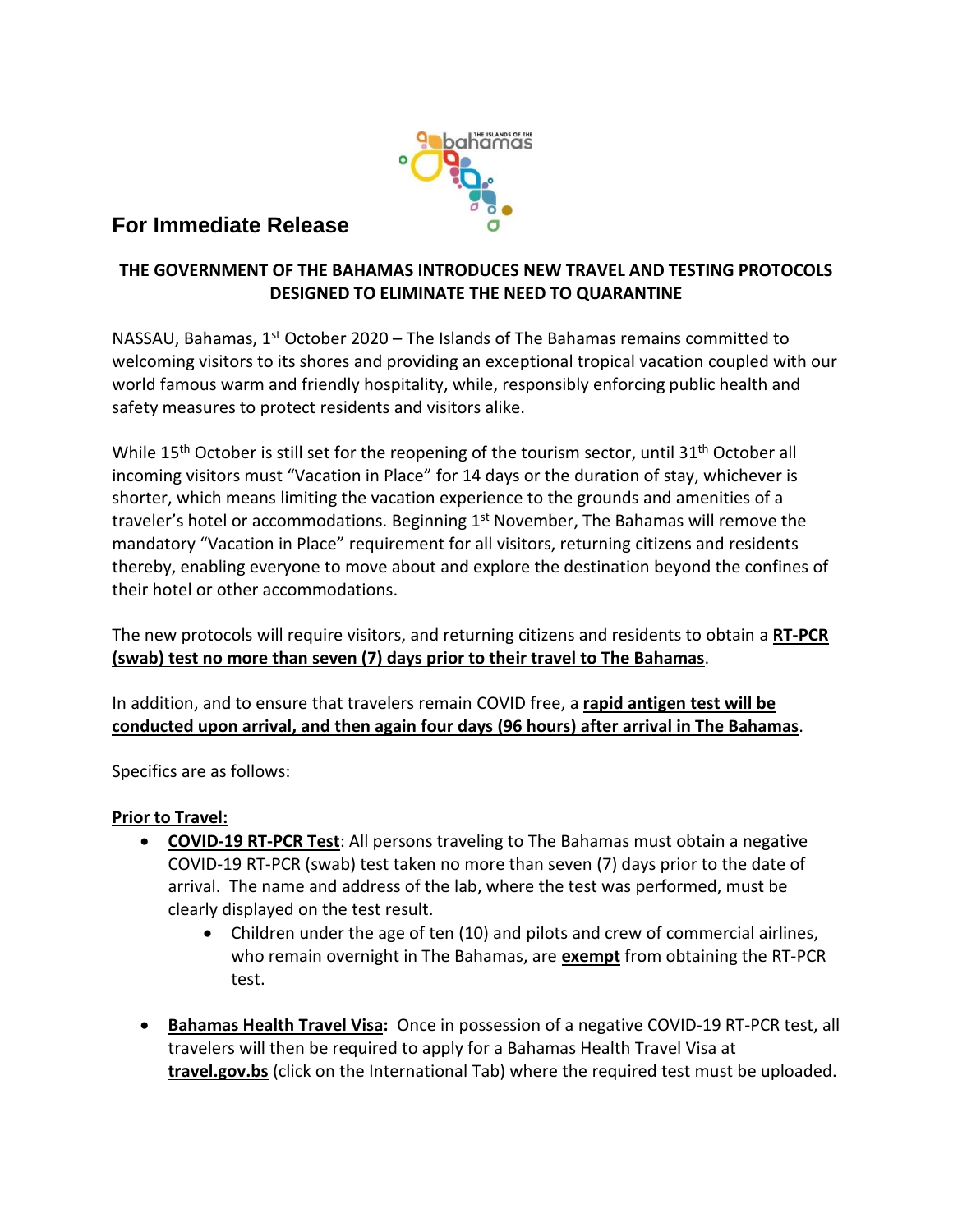The cost of the visa will depend on the length of stay.

#### **Upon Arrival**

**Day of Arrival: Rapid Test** – All persons entering The Bahamas, at an approved Port of Entry, will receive a Rapid COVID-19 antigen test.

If arriving by **air**, an approved Port of Entry will be: Nassau, Freeport, Marsh Harbour, North Eleuthera, Georgetown (Exuma), Bimini (and Cat Cay) and San Andros (Andros).

If arriving by **sea**, an approved Port of Entry will be: Nassau (Atlantis, Bay Street Marina, Lyford Cay, and Albany); Grand Bahama (West End – Old Bahama Bay and Freeport – Lucaya); Abaco (Marsh Harbour Government Dock); Eleuthera (Spanish Wells Marina); Berry Islands (Chubb Cay Club); Bimini (Big Game Club and Cat Cay Club); Exuma (Georgetown Government Dock).

American Airlines has indicated that, beginning in late October, they wish to provide each passenger traveling to The Bahamas from Miami with a Rapid COVID-19 antigen test **before** boarding the plane. These passengers, along with the passengers of any other airlines wishing to provide a similar service, will **not** be required to complete the Rapid Test upon arrival in The Bahamas.

#### **After Arrival**

• **Day Five (96 hours after arrival): Rapid Test** – All persons who entered The Bahamas, and who are staying longer than four nights and five days, will be required to take a second Rapid COVID-19 antigen test. To be clear, all visitors departing on Day Five will **not** be required to obtain this test.

The cost of the rapid tests on and after arrival will be included in the cost of the visa.

The rapid tests are easy, quick and will yield results in 20 minutes or less with results being provided electronically.

Many hotel properties will provide relevant information on testing arrangements, while others will facilitate the required rapid test for their guests.

All persons on yachts and other pleasure craft will be able to make arrangements for their required rapid tests at the port of entry or via the relevant website.

All other visitors, returning residents and citizens will be able to make arrangements for their required rapid tests at the port of entry or via the relevant website.

### **The On Island Experience:**